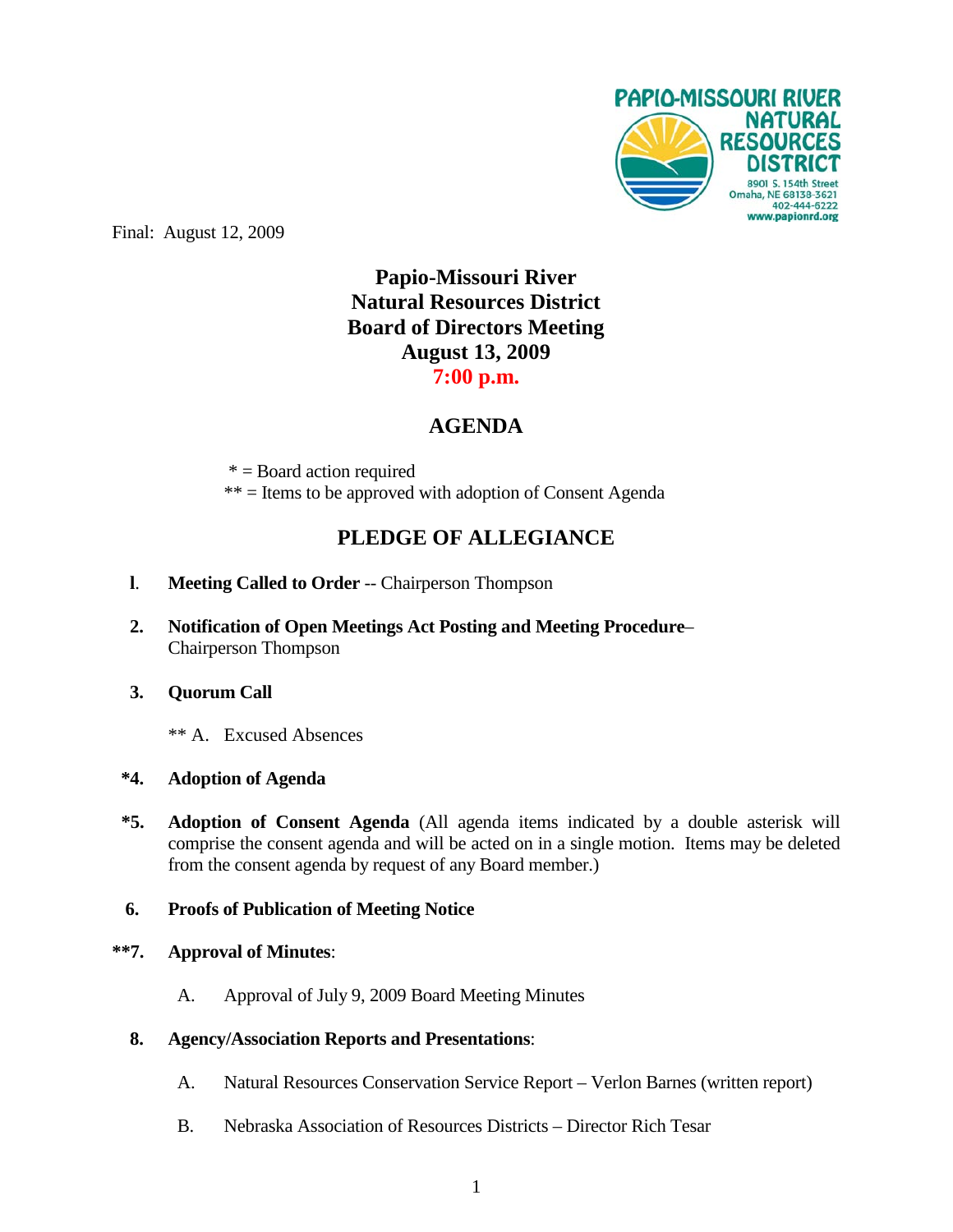C. Lower Platte Corridor Alliance Report – Meghan Sittler (written report)

### **9. PUBLIC HEARING – Papio-Missouri River NRD FY 2010 Budget** – John Winkler, Hearing Officer

#### **10. Subcommittee Reports**:

- \*A. Regional Basin 15A Ad Hoc Consultant Selection Subcommittee (August 11, 2009) – Director Tesar
	- 1. Selection of Consulting Firms to be Interviewed
- \*B. Programs, Projects and Operations Subcommittee (August 11, 2009) Director John Conley
	- 1. Amendment to Interlocal Agreement with City of Waterloo for JEO Consulting Group Contract for the Waterloo Levee Design
	- 2. Discussion regarding Public Hearing for Abe's Trash Service, Inc., Construction and Demolition Waste Landfill Request for Expansion (Requested by Director Bradley)
	- 3. Zorinsky Basin 1 Professional Services Contract Amendment with Olsson  $\&$ **Associates**
	- 4. Local Public Agency Designation Resolution
	- 5. Amendments to Recreation Area Rules and Regulations
	- 6. Update on Test of Emergency Transfer of Water from Washington County Rural Water #1 to City of Blair
	- 7. Discussion of Changes to District Programs and Policies (Requested by Director Japp
	- 8. Interlocal Cooperation Act Agreement for the Lower Platte River Phragmites Management Program
- \*C. Finance, Expenditures and Legal Subcommittee (August 11, 2009) Director Tesar
	- 1. Adoption of FY 2010 Budget
	- 2. Whitted Creek Stream Restoration Project Temporary Construction Easement with MCV1 LLC *[Executive Session, if needed]*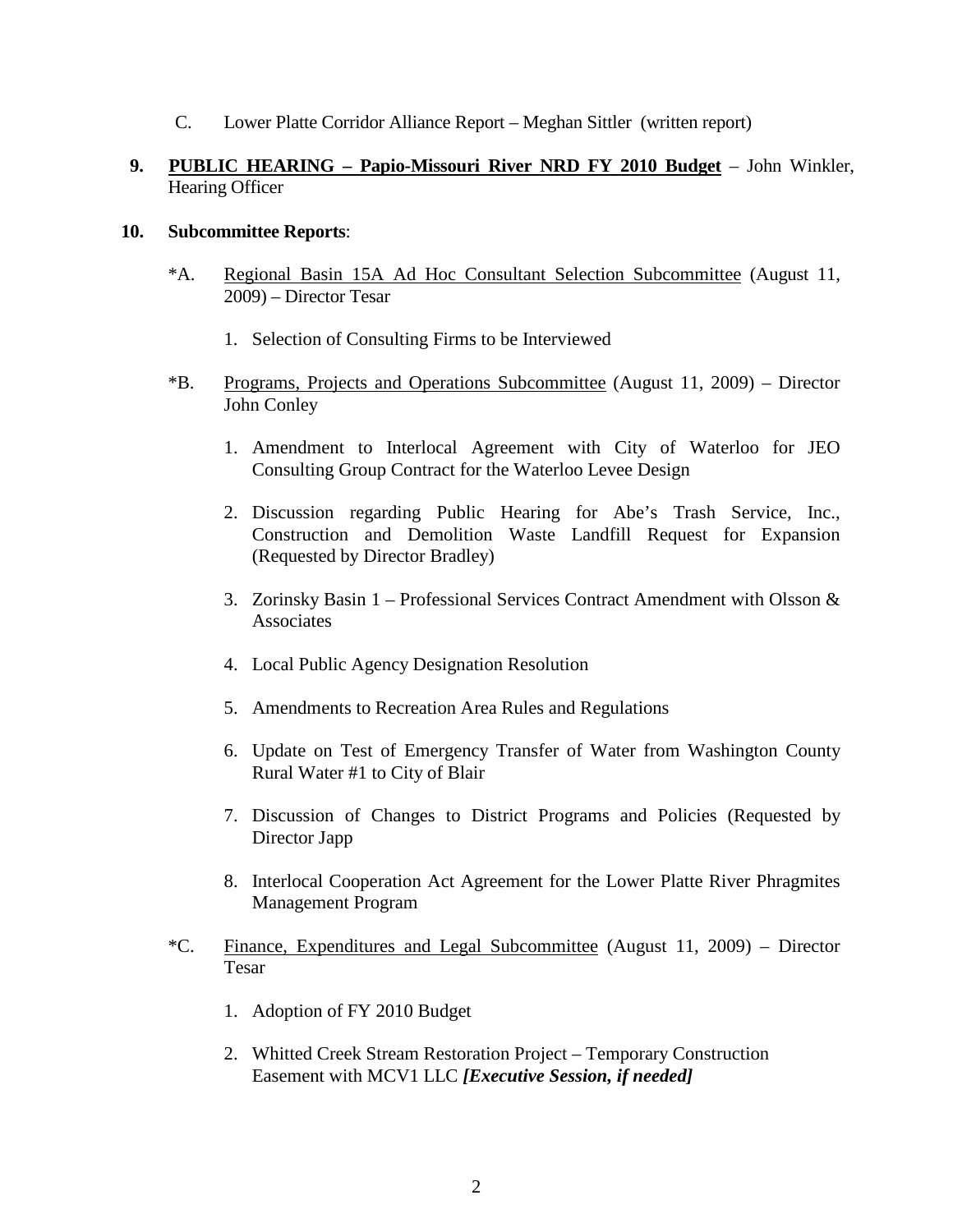- 3. Papio Creek Watershed Structure W-3 Rehabilitation *[Executive Session, if needed]*
	- a. O. Jeff Eich Right of Way Purchase Agreement
	- b. John and Mary Camden Right of Way
- 4. Sandy Point and Little Sioux Bend Sale Agreements *[Executive Session, if needed]*
- 5. Papio WP-5 Right of Way Acquisition Tracts #1 through #8 *[Executive Session, if needed]*
- \*D. Personnel, Legislative and Public Affairs Subcommittee (August 11, 2009) Director Schwope
	- 1. GM Evaluation *[Executive Session, if needed]*
	- 2. GM Goals *[Executive Session, if needed]*
	- 3. GM Contract

# **\*11**. **Treasurer's Report** -- Director John Conley

- A. District
- B. Dakota County Rural Water Supply
- C. Washington County Rural Water Supply #1
- D. Washington County Rural Water Supply #2
- E. Thurston County Rural Water Supply
- F. Elkhorn River Improvement Project Area
- G. Elkhorn River Breakout Project
- H. Elk/Pigeon Creek Drainage Project
- I. Western Sarpy Drainage Improvement Project Area

# **12**. **Chairperson's Report** – Chairperson Thompson

A. Report on Ribbon Cutting Ceremony for the First Segment of the Bike Omaha System, August 10, 2009

# **13. General Manager's Report** – John Winkler

- A. I&E Report
- B. Personnel/Miscellaneous Items
- C. Report on Purchases Construction Services, Professional Services, Personal **Property**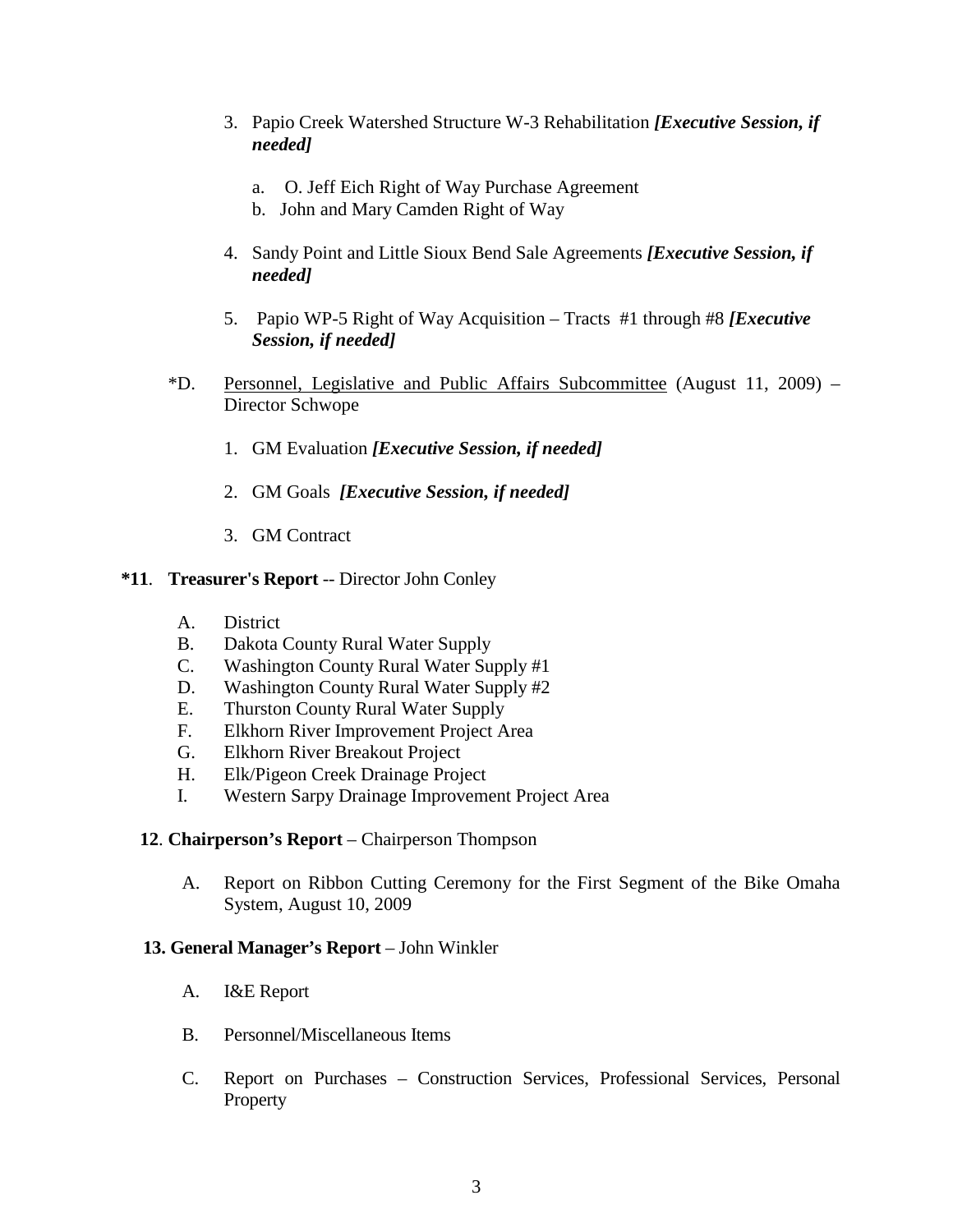- D. Current and On-Going Programs P-MRNRD Legal Counsel
- E. Papillion Creek Watershed Partnership Report
- F. News Clips
- G. Discussion of Dam Site 13, requested by Director Japp

### **14 Informational Items**:

A. Future Meetings:

| August 20, 2009        | Lower Platte River Corridor Alliance Quarterly Meeting,<br>9:30 a.m., Lower Platte North NRD, Wahoo, NE |
|------------------------|---------------------------------------------------------------------------------------------------------|
| <b>August 25, 2009</b> | Regional Basin 15A Ad Hoc Consultant Selection<br>Subcommittee Interviews, 6:30 p.m., NRC               |
| <b>August 27, 2009</b> | Papillion Creek Watershed Partnership Meeting,<br>10:00 a.m., NRC                                       |
| September 3, 2009      | 2009 Water Quality Open at Quarry Oaks                                                                  |
| September 7, 2009      | Labor Day - P-MRNRD Offices Closed                                                                      |
| September 8, 2009      | <b>P-MRNRD Subcommittee Meetings</b>                                                                    |
| September 9, 2009      | Lower Platte River Corridor Alliance Long<br>Range<br>Planning Retreat, Memorial Hall at Camp Ashland   |
| September 10, 2009     | P-MRNRD Board Meeting, Dakota County Service Center,<br>Dakota City, NE                                 |
| September 13, 2009     | World O! Water Festival, $12:00$ noon $-4:00$ p.m. at<br>Chalco Hills Rec Area                          |
|                        | September 13-15, 2009 2009 NePRA and NTC Joint State Conference, Ponca State<br>Park                    |
| September 24, 2009     | Papillion Creek Watershed Partnership Meeting,<br>10:00 a.m., NRC                                       |
|                        | September 27-29, 2009 NARD Annual Conference, Kearney, NE                                               |
| September 30, 2009     | Missouri River Levees Ad Hoc Consultant Selection<br>Subcommittee Interviews, 6:30 p.m., NRC            |
| October 6, 2009        | <b>P-MRNRD Subcommittee Meetings</b>                                                                    |